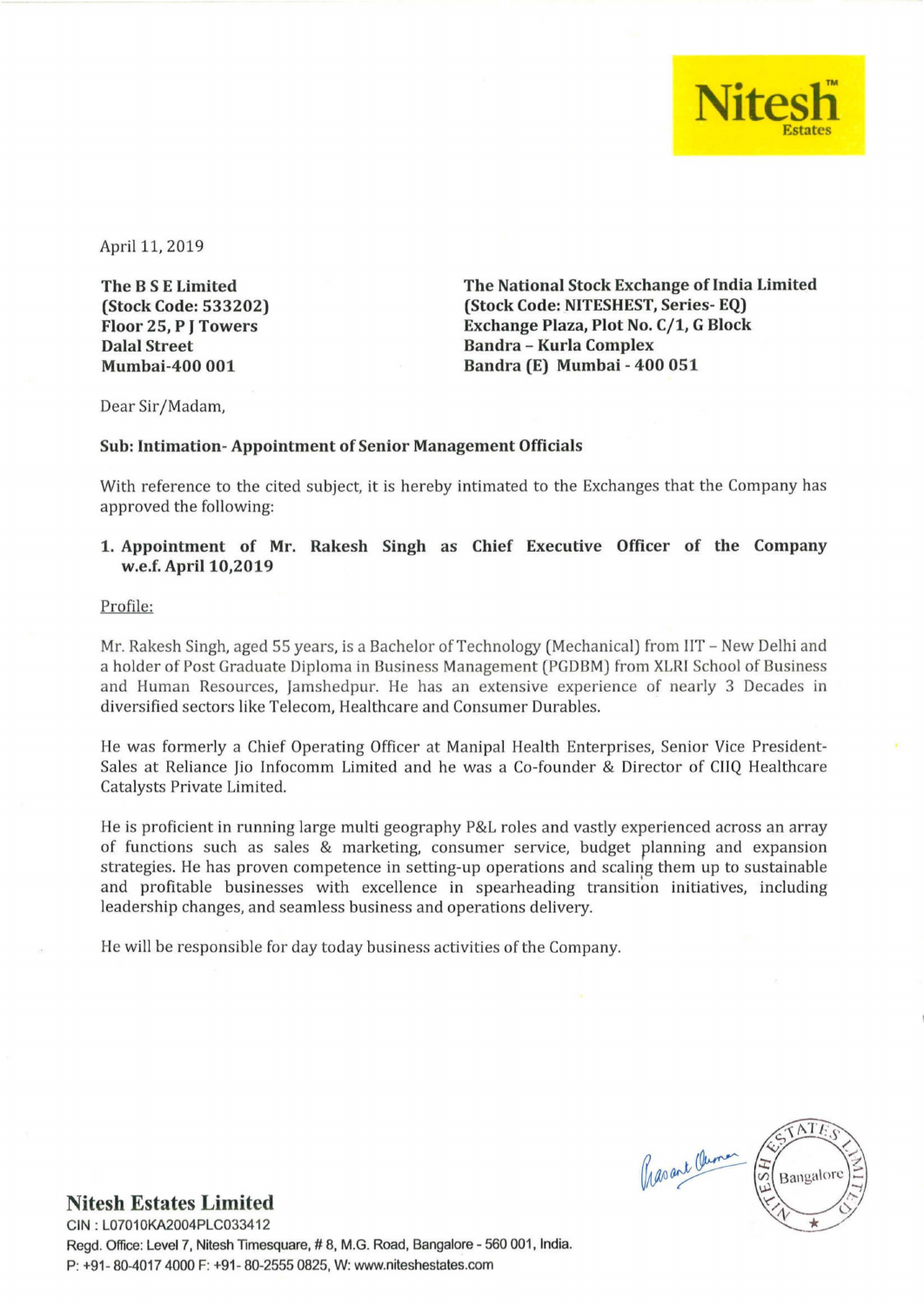

#### 2. Appointment of Mr. Kamal Daluka as Executive Director & Chief Financial Officer of the Company w.e.f. 10th April, 2019

Profile:

Mr. Kamal Daluka, aged about 54 years, a Chartered Accountant and Company Secretary with over 25 years of experience in manufacturing, trading, real estate, service, infrastructure project, education and other industries.

He was formerly associated with Adani Group, a large conglomerate in Tanzania, Africa and with other reputed institutions and he has been CFO and Head of Finance, with knowledge of global and Indian best practices for over 12 years.

Mr. Madras Arunachalam Venkateshan, the Current CFO, who is turning 63 years of age, has requested the Company that he would like to retire from the services and accordingly the Company has accepted his request. His retirement-exit shall be effective from the closing of working hours on April 30, 2019.

Request you to treat this as compliance with the SEBI (LODR) Regulations, 2015 and take the same on record.

Yours faithfully, For Nitesh Estates Limited

Prasant Clum

Bangalor

Prasant Kumar Company Secretary & Chief Compliance Officer

Encl.: As Above

# Nitesh Estates Limited

CIN : L07010KA2004PLC033412 Regd. Office: Level 7, Nitesh Timesquare, # 8, M.G. Road, Bangalore - 560 001, India. P: +91 · 804017 4000 F: +91 · 80-2555 0825, W: www.niteshestates.com